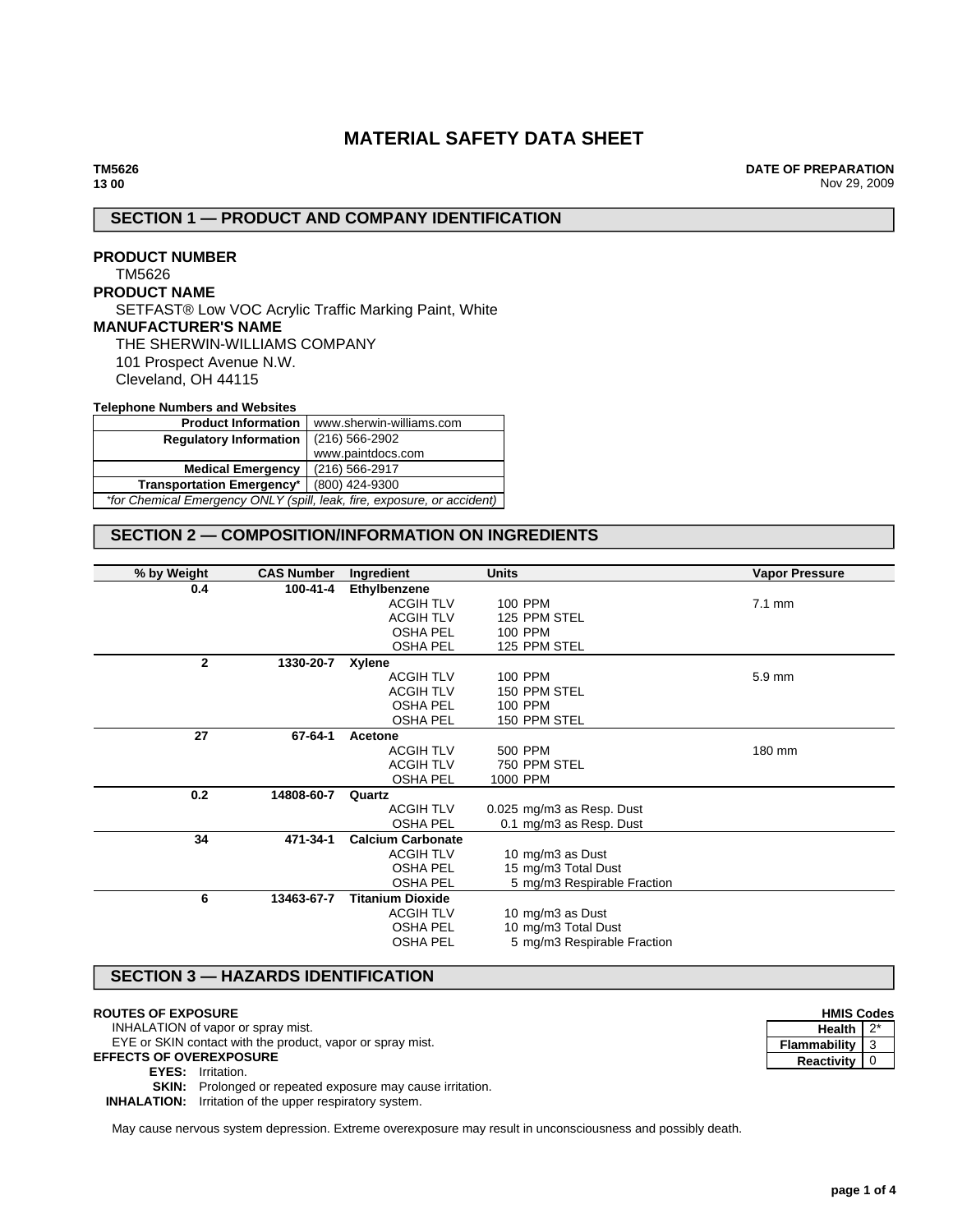Prolonged overexposure to solvent ingredients in Section 2 may cause adverse effects to the liver, urinary and reproductive systems. **SIGNS AND SYMPTOMS OF OVEREXPOSURE**

Headache, dizziness, nausea, and loss of coordination are indications of excessive exposure to vapors or spray mists.

Redness and itching or burning sensation may indicate eye or excessive skin exposure.

### **MEDICAL CONDITIONS AGGRAVATED BY EXPOSURE**

## None generally recognized.

## **CANCER INFORMATION**

For complete discussion of toxicology data refer to Section 11.

# **SECTION 4 — FIRST AID MEASURES**

**EYES:** Flush eyes with large amounts of water for 15 minutes. Get medical attention.

**SKIN:** Wash affected area thoroughly with soap and water.

- Remove contaminated clothing and launder before re-use.
- **INHALATION:** If affected, remove from exposure. Restore breathing. Keep warm and quiet.
- **INGESTION:** Do not induce vomiting. Get medical attention immediately.

## **SECTION 5 — FIRE FIGHTING MEASURES**

**UEL** 12.8 **LEL** 1.0 **FLASH POINT** 1 °F PMCC **FLAMMABILITY CLASSIFICATION** RED LABEL -- Extremely Flammable, Flash below 21 °F (-6 °C) **EXTINGUISHING MEDIA** Carbon Dioxide, Dry Chemical, Foam **UNUSUAL FIRE AND EXPLOSION HAZARDS** Closed containers may explode when exposed to extreme heat. Application to hot surfaces requires special precautions. During emergency conditions overexposure to decomposition products may cause a health hazard. Symptoms may not be immediately apparent. Obtain medical attention.

#### **SPECIAL FIRE FIGHTING PROCEDURES**

Full protective equipment including self-contained breathing apparatus should be used.

Water spray may be ineffective. If water is used, fog nozzles are preferable. Water may be used to cool closed containers to prevent pressure build-up and possible autoignition or explosion when exposed to extreme heat.

# **SECTION 6 — ACCIDENTAL RELEASE MEASURES**

#### **STEPS TO BE TAKEN IN CASE MATERIAL IS RELEASED OR SPILLED**

• Remove all sources of ignition. Ventilate the area.

Remove with inert absorbent.

# **SECTION 7 — HANDLING AND STORAGE**

#### **STORAGE CATEGORY**

DOL Storage Class IB

## **PRECAUTIONS TO BE TAKEN IN HANDLING AND STORAGE**

Contents are EXTREMELY FLAMMABLE. Keep away from heat, sparks, and open flame. Vapors will accumulate readily and may ignite explosively.

During use and until all vapors are gone: Keep area ventilated - Do not smoke - Extinguish all flames, pilot lights, and heaters - Turn off stoves, electric tools and appliances, and any other sources of ignition.

Consult NFPA Code. Use approved Bonding and Grounding procedures.

Keep container closed when not in use. Transfer only to approved containers with complete and appropriate labeling. Do not take internally. Keep out of the reach of children.

# **SECTION 8 — EXPOSURE CONTROLS/PERSONAL PROTECTION**

## **PRECAUTIONS TO BE TAKEN IN USE**

Use only with adequate ventilation.

Avoid contact with skin and eyes. Avoid breathing vapor and spray mist.

Wash hands after using.

This coating may contain materials classified as nuisance particulates (listed "as Dust" in Section 2) which may be present at hazardous levels only during sanding or abrading of the dried film. If no specific dusts are listed in Section 2, the applicable limits for nuisance dusts are ACGIH TLV 10 mg/m3 (total dust), 3 mg/m3 (respirable fraction), OSHA PEL 15 mg/m3 (total dust), 5 mg/m3 (respirable fraction).

#### **VENTILATION**

Local exhaust preferable. General exhaust acceptable if the exposure to materials in Section 2 is maintained below applicable exposure limits. Refer to OSHA Standards 1910.94, 1910.107, 1910.108.

#### **RESPIRATORY PROTECTION**

If personal exposure cannot be controlled below applicable limits by ventilation, wear a properly fitted organic vapor/particulate respirator approved by NIOSH/MSHA for protection against materials in Section 2.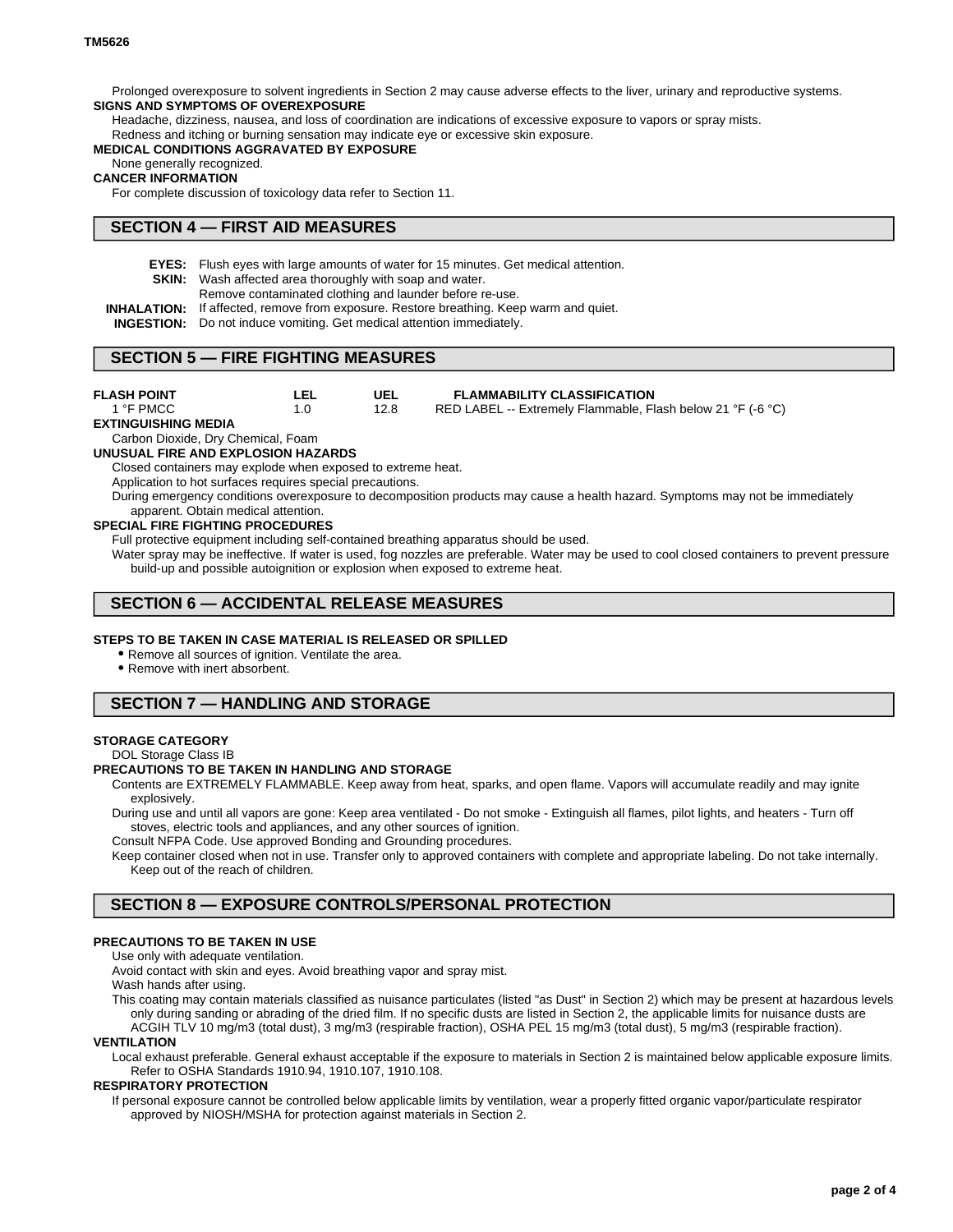When sanding or abrading the dried film, wear a dust/mist respirator approved by NIOSH/MSHA for dust which may be generated from this product, underlying paint, or the abrasive.

## **PROTECTIVE GLOVES**

Wear gloves which are recommended by glove supplier for protection against materials in Section 2.

## **EYE PROTECTION**

Wear safety spectacles with unperforated sideshields.

## **OTHER PRECAUTIONS**

Intentional misuse by deliberately concentrating and inhaling the contents can be harmful or fatal.

## **SECTION 9 — PHYSICAL AND CHEMICAL PROPERTIES**

| <b>PRODUCT WEIGHT</b> 11.64 lb/gal                                |                   | 1394 g/l                                       |  |  |
|-------------------------------------------------------------------|-------------------|------------------------------------------------|--|--|
| <b>SPECIFIC GRAVITY 1.40</b>                                      |                   |                                                |  |  |
| <b>BOILING POINT</b> $132 - 292$ °F                               |                   | $55 - 144$ °C                                  |  |  |
| <b>MELTING POINT</b> Not Available                                |                   |                                                |  |  |
| <b>VOLATILE VOLUME</b> 51%                                        |                   |                                                |  |  |
| <b>EVAPORATION RATE</b> Slower than ether                         |                   |                                                |  |  |
| <b>VAPOR DENSITY</b> Heavier than air                             |                   |                                                |  |  |
| <b>SOLUBILITY IN WATER N.A.</b>                                   |                   |                                                |  |  |
| <b>VOLATILE ORGANIC COMPOUNDS (VOC Theoretical - As Packaged)</b> |                   |                                                |  |  |
| $0.61$ lb/gal                                                     |                   | 73g/l Less Water and Federally Exempt Solvents |  |  |
| $0.32$ lb/gal                                                     | 38g/l Emitted VOC |                                                |  |  |

## **SECTION 10 — STABILITY AND REACTIVITY**

**STABILITY — Stable CONDITIONS TO AVOID** None known. **INCOMPATIBILITY** None known. **HAZARDOUS DECOMPOSITION PRODUCTS** By fire: Carbon Dioxide, Carbon Monoxide **HAZARDOUS POLYMERIZATION**

Will not occur

# **SECTION 11 — TOXICOLOGICAL INFORMATION**

#### **CHRONIC HEALTH HAZARDS**

Reports have associated repeated and prolonged overexposure to solvents with permanent brain and nervous system damage. Ethylbenzene is classified by IARC as possibly carcinogenic to humans (2B) based on inadequate evidence in humans and sufficient evidence in laboratory animals. Lifetime inhalation exposure of rats and mice to high ethylbenzene concentrations resulted in increases in certain types of cancer, including kidney tumors in rats and lung and liver tumors in mice. These effects were not observed in animals exposed to lower concentrations. There is no evidence that ethylbenzene causes cancer in humans.

Crystalline Silica (Quartz, Cristobalite) is listed by IARC and NTP. Long term exposure to high levels of silica dust, which can occur only when sanding or abrading the dry film, may cause lung damage (silicosis) and possibly cancer.

IARC's Monograph No. 93 reports there is sufficient evidence of carcinogenicity in experimental rats exposed to titanium dioxide but inadequate evidence for carcinogenicity in humans and has assigned a Group 2B rating. In addition, the IARC summary concludes, "No significant exposure to titanium dioxide is thought to occur during the use of products in which titanium is bound to other materials, such as paint."

### **TOXICOLOGY DATA**

| <b>CAS No.</b> | <b>Ingredient Name</b>   |          |     |               |  |
|----------------|--------------------------|----------|-----|---------------|--|
| 100-41-4       | Ethylbenzene             |          |     |               |  |
|                |                          | LC50 RAT | 4HR | Not Available |  |
|                |                          | LD50 RAT |     | 3500 mg/kg    |  |
| 1330-20-7      | Xylene                   |          |     |               |  |
|                |                          | LC50 RAT | 4HR | 5000 ppm      |  |
|                |                          | LD50 RAT |     | 4300 mg/kg    |  |
| 67-64-1        | Acetone                  |          |     |               |  |
|                |                          | LC50 RAT | 4HR | Not Available |  |
|                |                          | LD50 RAT |     | 5800 mg/kg    |  |
| 14808-60-7     | Quartz                   |          |     |               |  |
|                |                          | LC50 RAT | 4HR | Not Available |  |
|                |                          | LD50 RAT |     | Not Available |  |
| 471-34-1       | <b>Calcium Carbonate</b> |          |     |               |  |
|                |                          | LC50 RAT | 4HR | Not Available |  |
|                |                          | LD50 RAT |     | Not Available |  |
| 13463-67-7     | <b>Titanium Dioxide</b>  |          |     |               |  |
|                |                          | LC50 RAT | 4HR | Not Available |  |
|                |                          | LD50 RAT |     | Not Available |  |